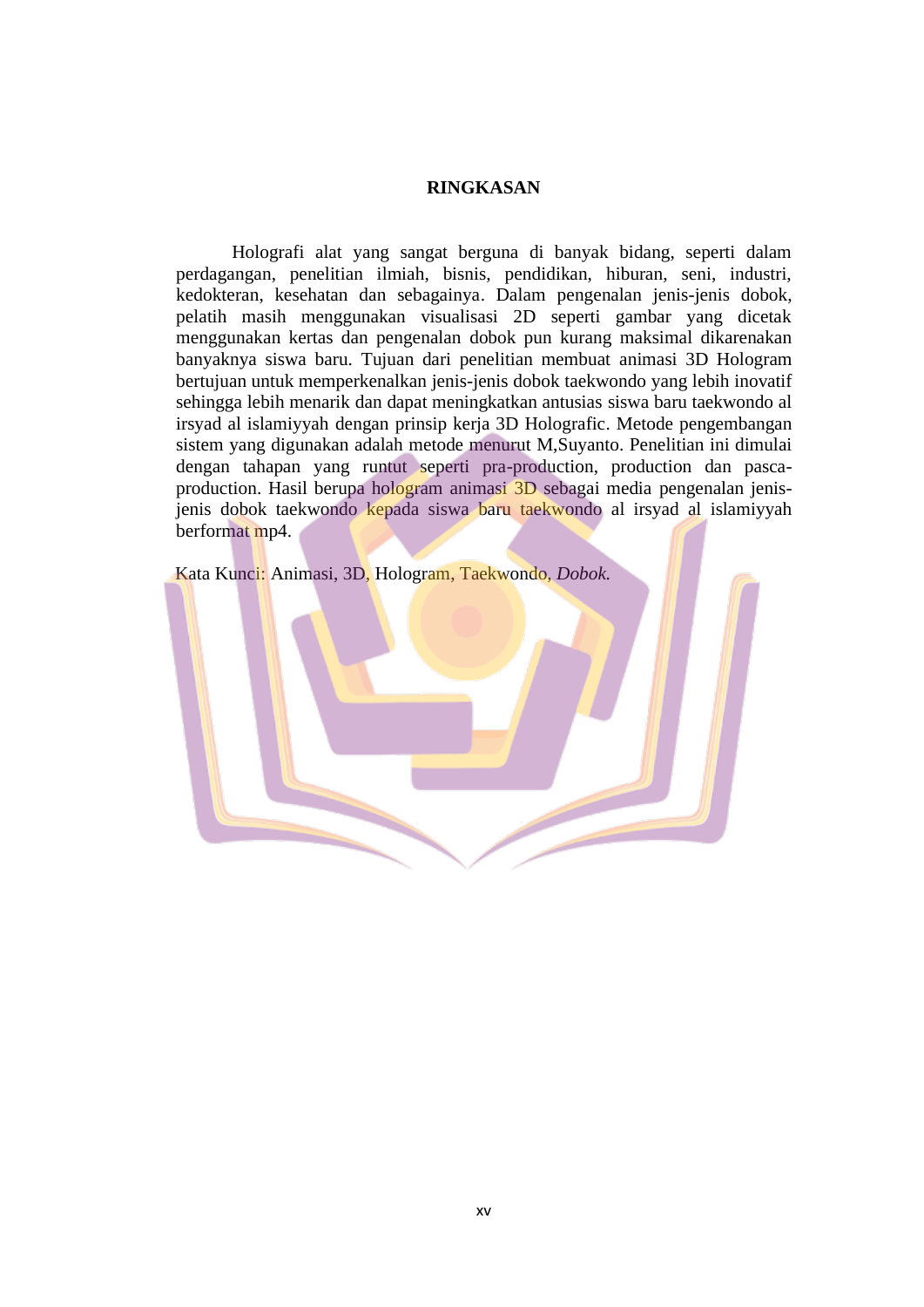## *ABSTRACT*

*Holographic tools are very useful in many fields, such as in trade, scientific research, business, education, entertainment, arts, industry, medicine, health and so on. In the introduction of dobok types, the trainer still uses 2D visualization such as images printed using paper and the dobok introduction is also not optimal due to the large number of new students. The aim of the research to make 3D Hologram animation aims to introduce the more innovative types of taekwondo dobok so that they are more interesting and can increase the enthusiasm of new taekwondo students al irsyad al islamiyyah with the 3D Holografic working principle. The system development method used is a method according to M, Suyanto. This research begins with coherent stages such as pre-production, production and postproduction. The results are in the form of 3D animated holograms as a medium of introduction to the types of dobok taekwondo to new students of taekwondo al irsyad al islamiyyah in mp4 format.*